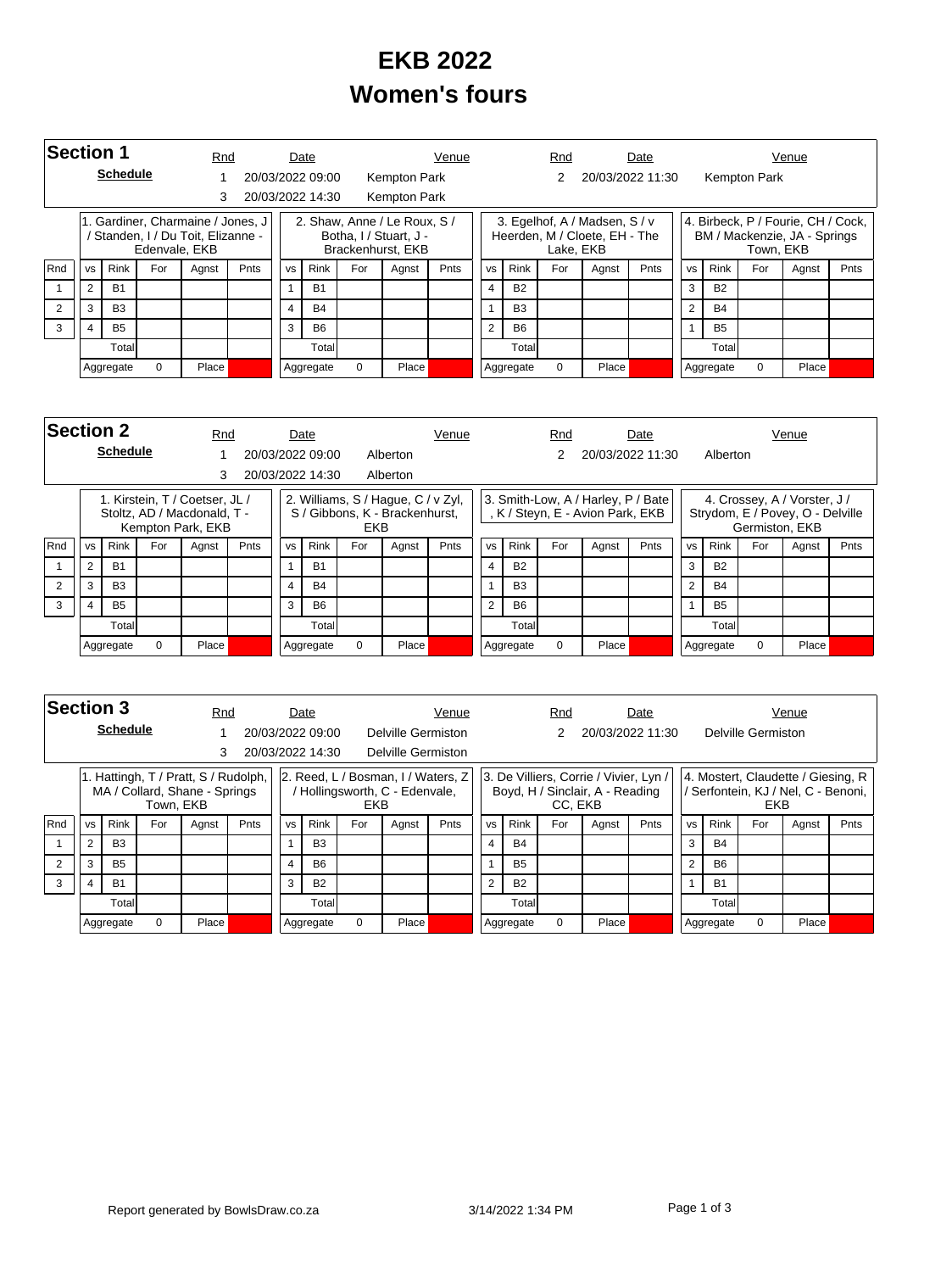## **EKB 2022 Women's fours**

|     | <b>Section 4</b><br><b>Schedule</b> |                              |          |                                                                    | Rnd |           | Date             |          | Venue                                 |                                    |                |             | Rnd      |                                                                                          | Date             |           |             |          | Venue                                                                                            |      |
|-----|-------------------------------------|------------------------------|----------|--------------------------------------------------------------------|-----|-----------|------------------|----------|---------------------------------------|------------------------------------|----------------|-------------|----------|------------------------------------------------------------------------------------------|------------------|-----------|-------------|----------|--------------------------------------------------------------------------------------------------|------|
|     |                                     |                              |          |                                                                    |     |           | 20/03/2022 09:00 |          | Alberton                              |                                    |                |             | 2        |                                                                                          | 20/03/2022 11:30 |           | Alberton    |          |                                                                                                  |      |
|     |                                     |                              |          |                                                                    |     |           | 20/03/2022 14:30 |          | Alberton                              |                                    |                |             |          |                                                                                          |                  |           |             |          |                                                                                                  |      |
|     |                                     |                              | CC. EKB  | 1. Mckinnon, L / Maguire, O /<br>Pugin, B / Leenaerts, F - Reading |     |           |                  |          | 2. Hide, $D / Eggberry, R / Whitten,$ | L / Collins, A - Brackenhurst, EKB |                |             |          | 3. Buncombe, Sheila / Mc Innes,<br>Dorothy / Muller, E / Gilman, June<br>- Edenvale, EKB |                  |           |             |          | 4. Warrender, Alana / Westcott, C  <br>/ Ruddle, L / Maasburg, Nina -<br>Delville Germiston, EKB |      |
| Rnd | <b>VS</b>                           | Rink<br>For<br>Pnts<br>Agnst |          |                                                                    |     | <b>VS</b> | Rink             | For      | Agnst                                 | Pnts                               | <b>VS</b>      | <b>Rink</b> | For      | Agnst                                                                                    | Pnts             | <b>VS</b> | <b>Rink</b> | For      | Agnst                                                                                            | Pnts |
|     | 2                                   | <b>B3</b>                    |          |                                                                    |     |           | B <sub>3</sub>   |          |                                       |                                    | $\overline{4}$ | <b>B4</b>   |          |                                                                                          |                  | 3         | <b>B4</b>   |          |                                                                                                  |      |
|     | 3                                   | <b>B5</b>                    |          |                                                                    | 4   | <b>B6</b> |                  |          |                                       |                                    | <b>B5</b>      |             |          |                                                                                          | $\overline{2}$   | <b>B6</b> |             |          |                                                                                                  |      |
| 3   | 4                                   | <b>B1</b>                    |          |                                                                    |     | 3         | <b>B2</b>        |          |                                       |                                    | $\overline{2}$ | <b>B2</b>   |          |                                                                                          |                  |           | <b>B1</b>   |          |                                                                                                  |      |
|     |                                     | Totall                       |          |                                                                    |     |           | Total            |          |                                       |                                    |                | Totall      |          |                                                                                          |                  |           | Total       |          |                                                                                                  |      |
|     |                                     | Aggregate                    | $\Omega$ | Place                                                              |     |           | Aggregate        | $\Omega$ | Place                                 |                                    |                | Aggregate   | $\Omega$ | Place                                                                                    |                  |           | Aggregate   | $\Omega$ | Place                                                                                            |      |

|                | <b>Section 5</b><br>Rnd        |                 |     |                                                                                                |           |                                                                           | Date             |     | Venue                     |   |                                                                             |          |             | Rnd |       | Date             |           |             |                    | Venue                                                                |      |
|----------------|--------------------------------|-----------------|-----|------------------------------------------------------------------------------------------------|-----------|---------------------------------------------------------------------------|------------------|-----|---------------------------|---|-----------------------------------------------------------------------------|----------|-------------|-----|-------|------------------|-----------|-------------|--------------------|----------------------------------------------------------------------|------|
|                |                                | <b>Schedule</b> |     |                                                                                                |           |                                                                           | 20/03/2022 09:00 |     | Delville Germiston        |   |                                                                             |          |             | 2   |       | 20/03/2022 11:30 |           |             | Delville Germiston |                                                                      |      |
|                |                                |                 |     | 3                                                                                              |           |                                                                           | 20/03/2022 14:30 |     | <b>Delville Germiston</b> |   |                                                                             |          |             |     |       |                  |           |             |                    |                                                                      |      |
|                |                                |                 |     | 1. Conradie, L / v Kuijeren, K /<br>Bouwer-Bosch, B / Hamilton, S -<br>Delville Germiston, EKB |           | 2. Duncan, H / Burger, EK /<br>Fouche, L / Bowles, K - Avion<br>Park, EKB |                  |     |                           |   | 3. Richardson, Wilma / Hartle, S.<br>Hill, S / Zungu, E - Northmead,<br>EKB |          |             |     |       |                  |           |             | <b>EKB</b>         | 4. Gerber, Engela / Egan, MH /<br>Boyer, V / v Biljon, C - Alberton, |      |
| Rnd            | <b>VS</b>                      | <b>Rink</b>     | For | Agnst                                                                                          | Pnts      | <b>VS</b>                                                                 | <b>Rink</b>      | For | Pnts<br>Agnst             |   |                                                                             |          | <b>Rink</b> | For | Agnst | Pnts             | <b>VS</b> | <b>Rink</b> | For                | Agnst                                                                | Pnts |
|                | $\overline{2}$                 | <b>B5</b>       |     |                                                                                                |           |                                                                           | <b>B5</b>        |     |                           |   |                                                                             |          | <b>B6</b>   |     |       |                  | 3         | <b>B6</b>   |                    |                                                                      |      |
| $\overline{2}$ | 3                              | <b>B1</b>       |     |                                                                                                |           | 4                                                                         | <b>B2</b>        |     |                           |   |                                                                             |          | <b>B1</b>   |     |       |                  | 2         | <b>B2</b>   |                    |                                                                      |      |
| 3              | 3<br><b>B3</b><br><b>B4</b>    |                 |     |                                                                                                |           |                                                                           |                  |     |                           | 2 | <b>B4</b>                                                                   |          |             |     |       | B <sub>3</sub>   |           |             |                    |                                                                      |      |
|                | Totall                         |                 |     |                                                                                                |           | Total                                                                     |                  |     |                           |   |                                                                             | Totall   |             |     |       |                  | Total     |             |                    |                                                                      |      |
|                | Place<br>$\Omega$<br>Aggregate |                 |     |                                                                                                | Aggregate | $\Omega$                                                                  | Place            |     |                           |   | Aggregate                                                                   | $\Omega$ | Place       |     |       | Aggregate        | 0         | Place       |                    |                                                                      |      |

| <b>Section 6</b> |                                |                              |               | Rnd                                                       |       | Date      |                  |       | Venue                                                                               |      |           |           | Rnd   |                                                                        | Date             |          | Venue |
|------------------|--------------------------------|------------------------------|---------------|-----------------------------------------------------------|-------|-----------|------------------|-------|-------------------------------------------------------------------------------------|------|-----------|-----------|-------|------------------------------------------------------------------------|------------------|----------|-------|
|                  |                                | <b>Schedule</b>              |               |                                                           |       |           | 20/03/2022 09:00 |       | Alberton                                                                            |      |           |           | 2     |                                                                        | 20/03/2022 11:30 | Alberton |       |
|                  |                                |                              |               | 3                                                         |       |           | 20/03/2022 14:30 |       | Alberton                                                                            |      |           |           |       |                                                                        |                  |          |       |
|                  |                                |                              | Boksburg, EKB | 1. Loots, BA / Harwood, M /<br>Waldick, H / Barnard, SA - |       |           |                  |       | 2. Gerryts, MJ / Koekemoer, C /<br>Santiero, M / Mcgregor, A -<br>Kleinfontein, EKB |      |           |           | EKB   | 3. vd Hoven, J / Ciapparelli, M /<br>Booyse, S / Norris, N - The Lake, |                  |          |       |
| Rnd              | <b>VS</b>                      | Rink<br>For<br>Pnts<br>Agnst |               |                                                           |       | <b>VS</b> | Rink             | For   | Agnst                                                                               | Pnts | <b>VS</b> | Rink      | For   | Agnst                                                                  | Pnts             |          |       |
|                  | $\overline{2}$                 | <b>B5</b>                    |               |                                                           |       |           | <b>B5</b>        |       |                                                                                     |      | 4         | --        | B     |                                                                        | E                |          |       |
| $\overline{2}$   | 3                              | <b>B1</b>                    |               |                                                           |       | 4         | $\overline{a}$   | B     |                                                                                     | E    |           | <b>B1</b> |       |                                                                        |                  |          |       |
| 3                | 4                              | --                           | B             |                                                           | E     | 3         | <b>B4</b>        |       |                                                                                     |      | 2         | <b>B4</b> |       |                                                                        |                  |          |       |
|                  | Total                          |                              |               |                                                           | Total |           |                  |       |                                                                                     |      | Total     |           |       |                                                                        |                  |          |       |
|                  | <b>Place</b><br>0<br>Aggregate |                              |               |                                                           |       | Aggregate | $\Omega$         | Place |                                                                                     |      | Aggregate | $\Omega$  | Place |                                                                        |                  |          |       |